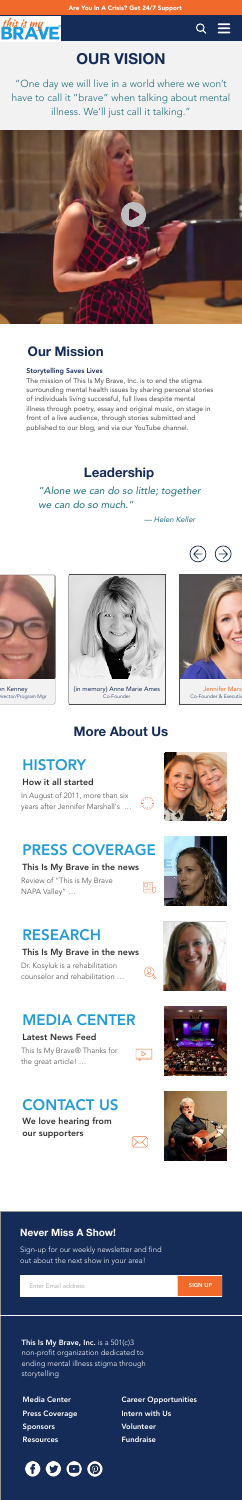



# **HISTORY**

"One day we will live in a world where we won't have to call it "brave" when talking about mental illness. We'll just call it talking."

In August of 2011, more than six years after Jennifer Marshall's bipolar disorder first surfaced, she decided to start a blog. It became a place where she turned to write about her life as a wife and young mom to two small kids, and writing helped her begin to heal. She titled it: Bipolar Mom Life.



## **How it all Started**

## 2011 2012 2013 2014 2015

#### August

# 2011

Jennifer wrote anonymously at first, because she was afraid of …



#### WhatToExpect.com

# 2011

This Is My Brave, Inc. is a  $501(c)3$ non-profit organization dedicated to ending mental illness stigma through storytelling

When WhatToExpect.com published her first article with Jennifer's byline …



Six Months Later



# 2012

About six months later, Jennifer had the idea to launch a theater show …

# 2013

## **October**

Jennifer and Anne Marie launched This Is My Brave on Kickstarter …



# 2014

In May of 2014, This Is My Brave debuted our first ever show in Arlington …

## A Monumental Year

# 2017

2017 has been a monumental year for This Is My Brave …











Sign-up for our weekly newsletter and find out about the next show in your area!

## **Never Miss A Show!**

Enter Email address

Media Center Press Coverage Sponsors Resources

SIGN UP

Career Opportunities Intern with Us Volunteer Fundraise